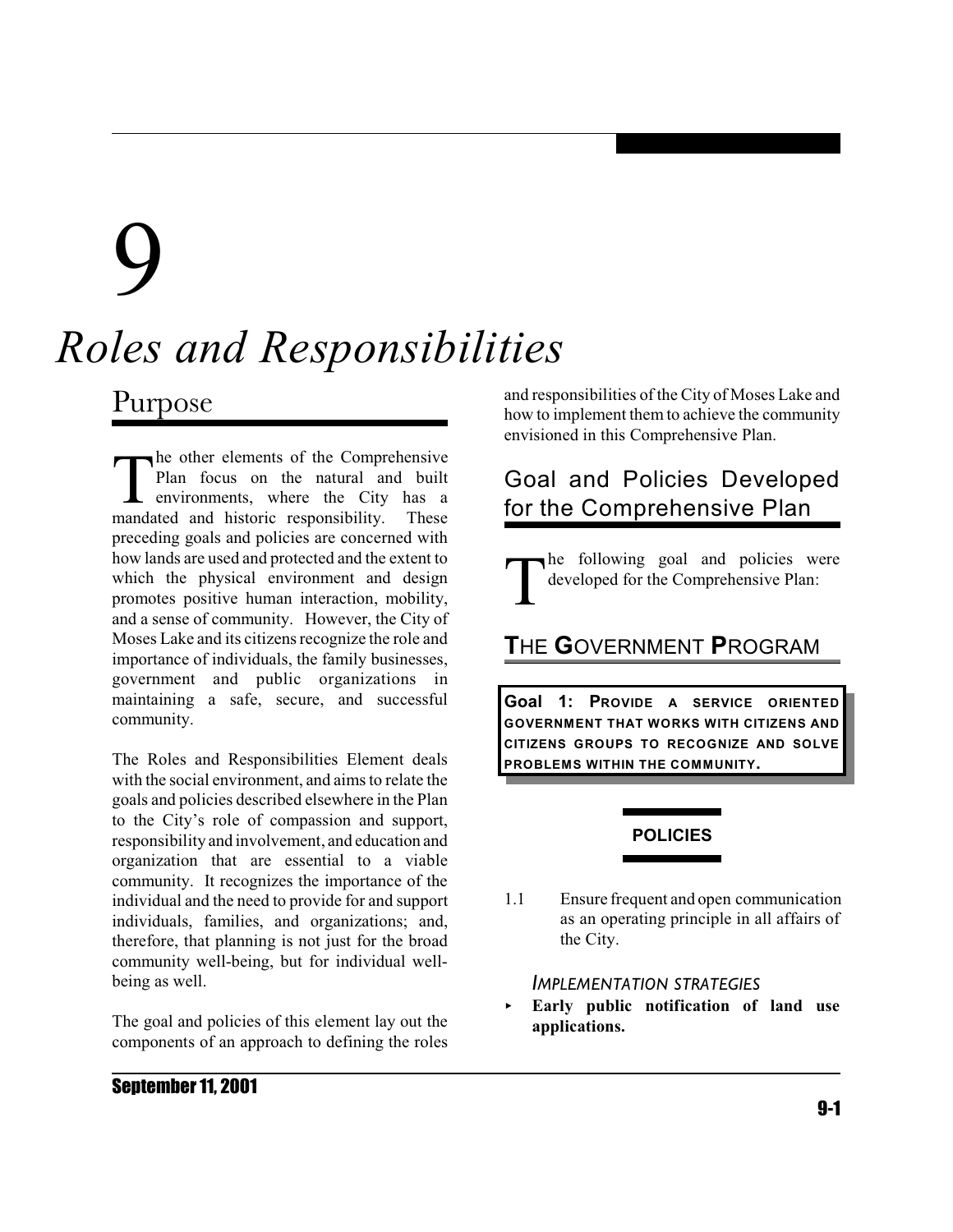# MOSES LAKE PLANNING COMMISSION RECOMMENDED COMPREHENSIVE PLAN Roles and Responsibilities

- < **Provide opportunities for all community members to be informed of local government issues, activities and events.**
- < **Clear, well-documented administrative processes.**
- 1.2 Encourage community organizations (PTA, service clubs, community clubs, youth sport clubs, etc. ) that highlight service and respond to issues and needs.

# *IMPLEMENTATION STRATEGIES*

- < **Allow city hall to be clearing house for the dissemination of information on local and regional programs.**
- 1.3 Ensure that land use, urban design, transportation and circulation policies, plans and projects in Moses Lake benefit existing and future populations in a equitable manner. Efforts should be made to promote health, safety, and the quality of life through responsive and responsible investment of public funds toward social and human services.

### *IMPLEMENTATION STRATEGIES*

- < **Seek strategies and incentive plans for public/private partnerships that will promote the development of day care and similar services,socialservices and offices, public recreational uses, and community facilities.**
- 1.4 Foster an environment of safety and security for those who live in, work in, and visit Moses Lake, through long-term partnerships between residents, businesses, schools, Moses Lake Police Department, and other City staff, in crime intervention and safety enhancement programs.

## *IMPLEMENTATION STRATEGIES*

- < **Design guidelines that implement defensible space principles for crime prevention.**
- < **Community-oriented policing plan, (e.g. block watch program)**
- < **Police satellite centers**
- < **Education programs, such as D.A.R.E. and personal safety**
- < **Strict enforcement of health and safety codes.**
- 1.5 Participate in the maintenance and updates of the county-wide Emergency Services Plan.
- 1.6 The City will design processes and programs that are user friendly for the public.

#### *IMPLEMENTATION STRATEGIES*

- < **Clear, well-documented administrative processes**
- < **Clear, well-documented permitting processes**
- < **Periodic and comprehensive review of the Moses Lake Municipal Code to eliminate contradictions**
- < **Regulations and programs that are easy to understand for all citizens.**
- < **Re-examine and improve processes so that City staff may provide recommendations and findings at quasi-judicial procedures.**
- 1.7 Recognize the diverse population within the community and use a variety of participation techniques to reach all segments of the population, where appropriate, at a suitable level of involvement and effort for the issue at hand.